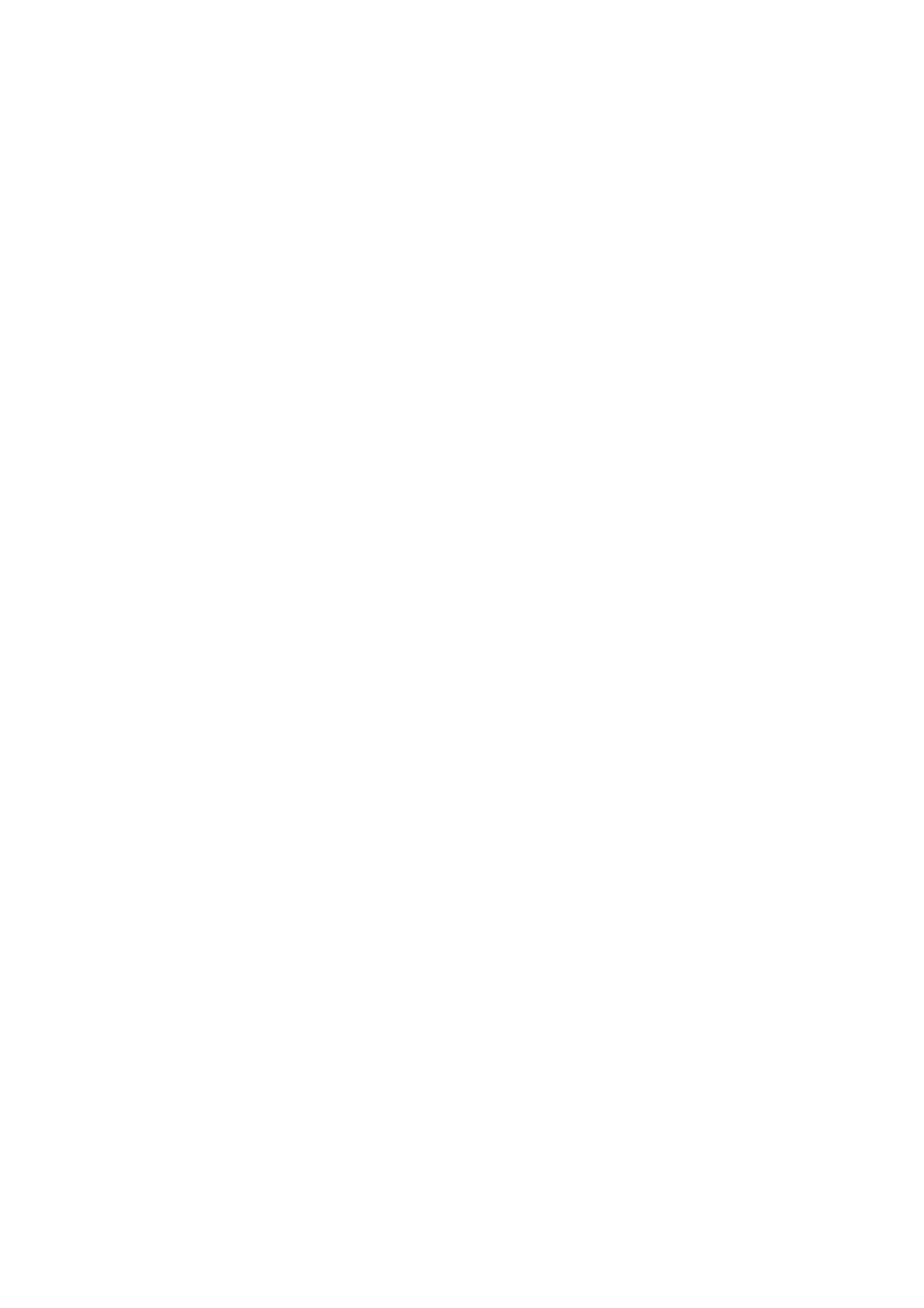# COMPANY HAVING A SHARE CAPITAL

# Memorandum of Association of AMGEN META LTD

Each subscriber to this memorandum of association wishes to form a company under the Companies Act 2006 and agrees to become a member of the company and to take at least one share.

| Name of each subscriber | Authentication               |
|-------------------------|------------------------------|
| <b>FAMIDA ABDUL</b>     | Authenticated Electronically |

Dated: 25/03/2022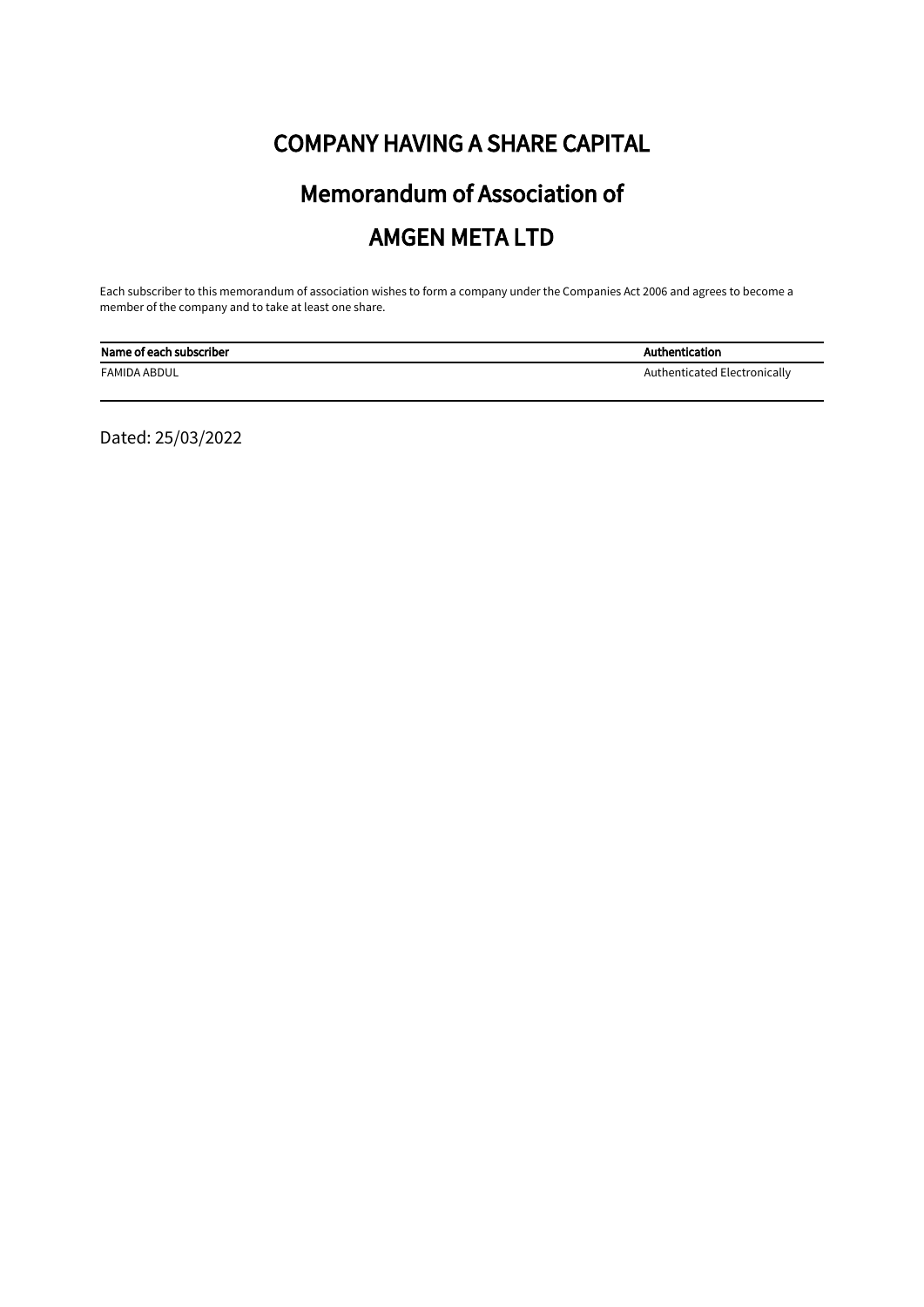#### **THE COMPANIES ACT 2006**

#### **PRIVATE COMPANY LIMITED BY SHARES**

# **ARTICLES OF ASSOCIATION**

#### **of**

# **AMGEN META LTD**

#### **PART 1**

#### **INTERPRETATION AND LIMITATION OF LIABILITY**

# **1 Defined Terms**

- (1) The regulations contained in the Model Articles for Private Companies Limited by Shares set out in Schedule 1 of The Companies (Model Articles) Regulations 2008 (SI 3229/2008), shall not apply to the Company.
- (2) In the articles, unless the context requires otherwise:

| "the 2006 Act"            | means the Companies Act 2006;                                                                                                                                           |
|---------------------------|-------------------------------------------------------------------------------------------------------------------------------------------------------------------------|
| "articles"                | means the Company's articles of association;                                                                                                                            |
| "bankruptcy"              | includes individual insolvency proceedings in a jurisdiction<br>other than England and Wales or Northern Ireland which<br>have an effect similar to that of bankruptcy; |
| "chairman"                | has the meaning given in article 12;                                                                                                                                    |
| "chairman of the meeting" | has the meaning given in article 40;                                                                                                                                    |
| "Companies Acts"          | means the Companies Acts (as defined in section 2 of the<br>Companies Act 2006), in so far as they apply to the<br>Company;                                             |
| "director"                | means a director of the Company, and includes any person<br>occupying the position of director, by whatever name called;                                                |
| "distribution recipient"  | has the meaning given in article 32;                                                                                                                                    |
| "document"                | includes, unless otherwise specified, any document sent or<br>supplied in electronic form;                                                                              |
| "electronic form"         | has the meaning given in section 1168 of the 2006 Act;                                                                                                                  |
| "fully paid"              | in relation to a share, means that the nominal value and any<br>premium to be paid to the Company in respect of that share<br>have been paid to the Company;            |
| "hard copy form"          | has the meaning given in section 1168 of the 2006 Act;                                                                                                                  |
| "holder"                  | in relation to shares means the person whose name is<br>entered in the register of members as the holder of the<br>shares;                                              |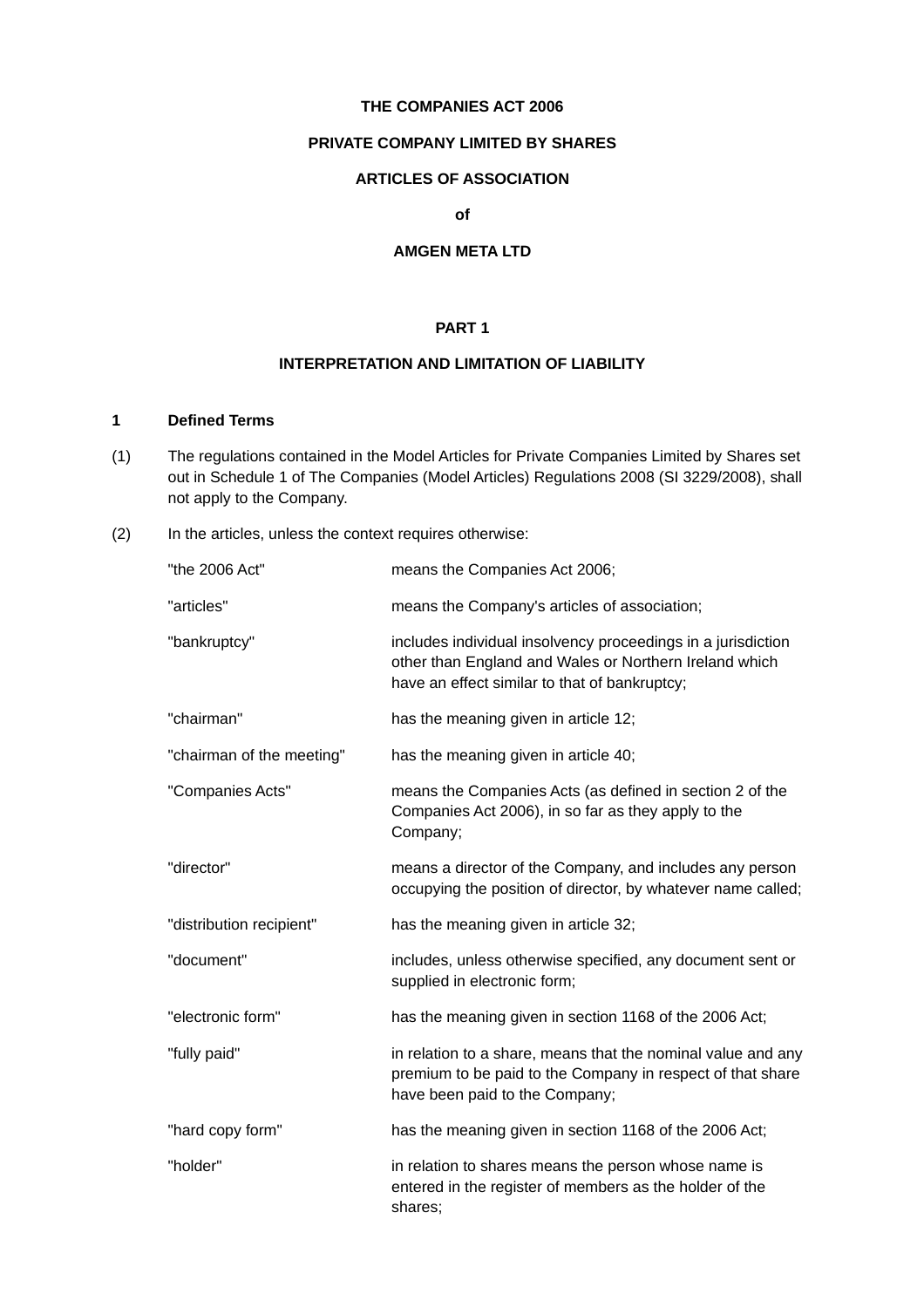| "instrument"          | means a document in hard copy form;                                                                                                                                                                           |
|-----------------------|---------------------------------------------------------------------------------------------------------------------------------------------------------------------------------------------------------------|
| "ordinary resolution" | has the meaning given in section 282 of the 2006 Act;                                                                                                                                                         |
| "paid"                | means paid or credited as paid;                                                                                                                                                                               |
| "participate"         | in relation to a directors' meeting, has the meaning given in<br>article 10;                                                                                                                                  |
| "proxy notice"        | has the meaning given in article 46;                                                                                                                                                                          |
| "shareholder"         | means a person who is the holder of a share;                                                                                                                                                                  |
| "shares"              | means shares in the Company;                                                                                                                                                                                  |
| "special resolution"  | has the meaning given in section 283 of the 2006 Act;                                                                                                                                                         |
| "subsidiary"          | has the meaning given in section 1159 of the 2006 Act;                                                                                                                                                        |
| "transmittee"         | means a person entitled to a share by reason of the death or<br>bankruptcy of a shareholder or otherwise by operation of law;<br>and                                                                          |
| "writing"             | means the representation or reproduction of words, symbols<br>or other information in a visible form by any method or<br>combination of methods, whether sent or supplied in<br>electronic form or otherwise. |

Unless the context otherwise requires, other words or expressions contained in these articles bear the same meaning as in the 2006 Act as in force on the date when these articles become binding on the Company.

# **2 Liability of shareholders**

The liability of the shareholders is limited to the amount, if any, unpaid on the shares held by them.

#### **PART 2**

#### **DIRECTORS**

### **DIRECTORS' POWERS AND RESPONSIBILITIES**

#### **3 Directors' general authority**

Subject to the articles, the directors are responsible for the management of the Company's business, for which purpose they may exercise all the powers of the Company.

#### **4 Shareholders' reserve power**

- (1) The shareholders may, by special resolution, direct the directors to take, or refrain from taking, specified action.
- (2) No such special resolution invalidates anything which the directors have done before the passing of the resolution.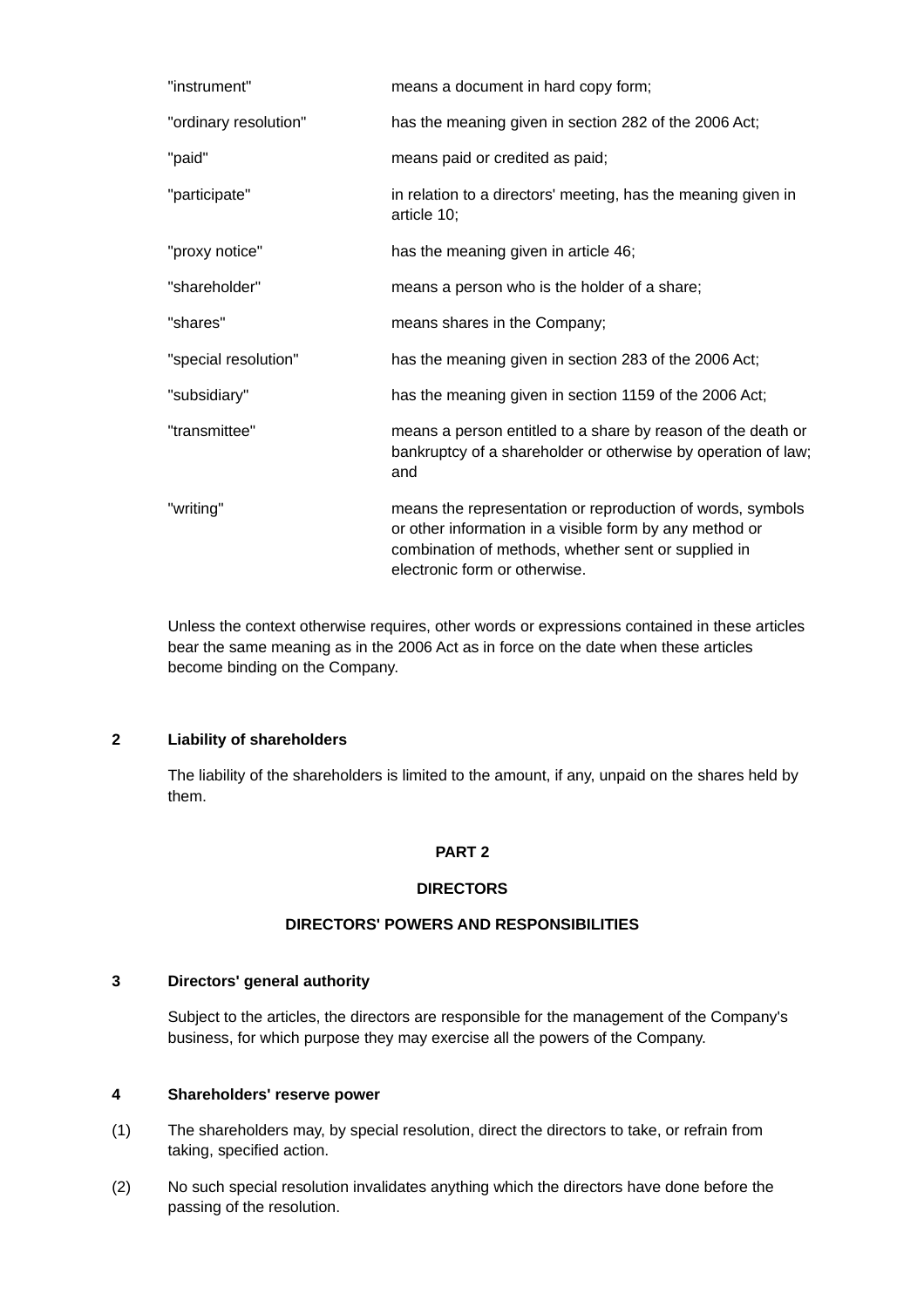# **5 Directors may delegate**

- (1) Subject to the articles, the directors may delegate any of the powers which are conferred on them under the articles:
	- (a) to such person or committee;
	- (b) by such means (including by power of attorney);
	- (c) to such an extent;
	- (d) in relation to such matters or territories; and
	- (e) on such terms and conditions;

as they think fit.

- (2) If the directors so specify, any such delegation may authorise further delegation of the directors' powers by any person to whom they are delegated.
- (3) The directors may revoke any delegation in whole or part, or alter its terms and conditions.

# **6 Committees**

Committees to which the directors delegate any of their powers must follow procedures which are based as far as they are applicable on those provisions of the articles which govern the taking of decisions by directors. The directors may make rules of procedure for all or any committees, which prevail over rules derived from the articles if they are not consistent with them.

# **DECISION-MAKING BY DIRECTORS**

# **7 Directors to take decisions collectively**

- (1) The general rule about decision-making by directors is that any decision of the directors must be either a majority decision at a meeting or a decision taken in accordance with article 8.
- (2) If:
	- (a) the Company only has one director, and
	- (b) no provision of the articles requires it to have more than one director,

the general rule does not apply, and the director may, subject to articles 8(3) and 16 take decisions without regard to any other of the provisions of the articles relating to directors' decision-making.

# **8 Unanimous decisions**

- (1) A decision of the directors is taken in accordance with this article when all eligible directors indicate to each other by any means that they share a common view on a matter.
- (2) Such a decision may take the form of a resolution in writing, copies of which have been signed by each eligible director or to which each eligible director has otherwise indicated agreement in writing.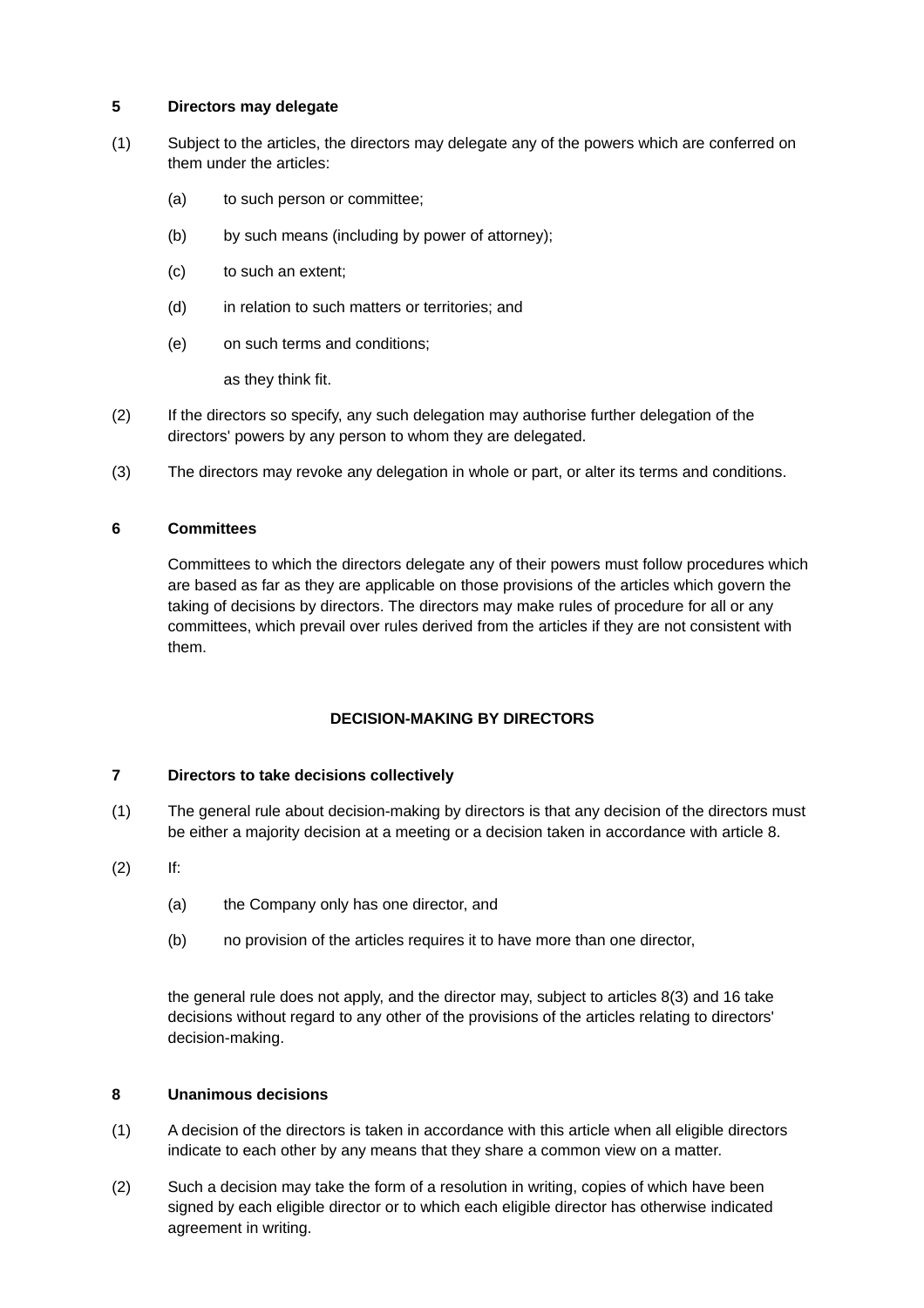- (3) References in this article to eligible directors are to directors who would have been entitled to vote on the matter had it been proposed as a resolution at a directors' meeting.
- (4) A decision may not be taken in accordance with this article if the eligible directors would not have formed a quorum at such a meeting.

### **9 Calling a directors' meeting**

- (1) Any director may call a directors' meeting by giving notice of the meeting to the directors or by authorising the Company secretary (if any) to give such notice.
- (2) Notice of any directors' meeting must indicate:
	- (a) its proposed date and time;
	- (b) where it is to take place; and
	- (c) if it is anticipated that directors participating in the meeting will not be in the same place, how it is proposed that they should communicate with each other during the meeting.
- (3) Notice of a directors' meeting must be given to each director, but need not be in writing.
- (4) Notice of a directors' meeting need not be given to directors who waive their entitlement to notice of that meeting, by giving notice to that effect to the Company not more than 7 days after the date on which the meeting is held. Where such notice is given after the meeting has been held, that does not affect the validity of the meeting, or of any business conducted at it.

#### **10 Participation in directors' meetings**

- (1) Subject to the articles, directors participate in a directors' meeting, or part of a directors' meeting, when:
	- (a) the meeting has been called and takes place in accordance with the articles, and
	- (b) they can each communicate to the others any information or opinions they have on any particular item of the business of the meeting.
- (2) In determining whether directors are participating in a directors' meeting, it is irrelevant where any director is or how they communicate with each other.
- (3) If all the directors participating in a meeting are not in the same place, they may decide that the meeting is to be treated as taking place wherever any of them is.

#### **11 Quorum for directors' meetings**

- (1) At a directors' meeting, unless a quorum is participating, no proposal is to be voted on, except a proposal to call another meeting.
- (2) The quorum for directors' meetings may be fixed from time to time by a decision of the directors, but it must never be less than two unless there is just a sole director in office, and unless otherwise fixed it is two.
- (3) If the total number of directors for the time being is less than the quorum required, the directors must not take any decision other than a decision:
	- (a) to appoint further directors, or
	- (b) to call a general meeting so as to enable the shareholders to appoint further directors.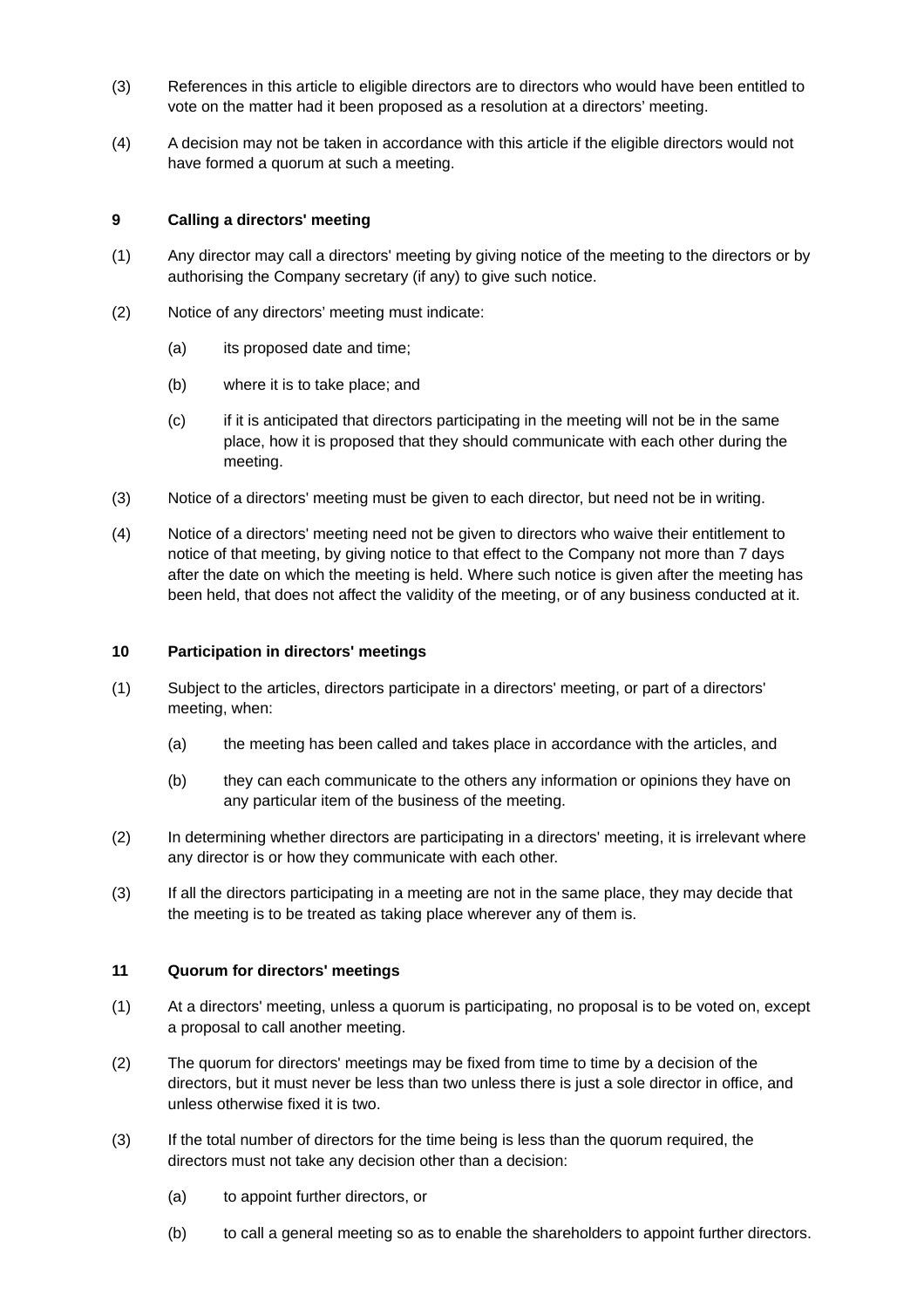# **12 Chairing of directors' meetings**

- (1) The directors may appoint a director to chair their meetings.
- (2) The person so appointed for the time being is known as the chairman.
- (3) The directors may terminate the chairman's appointment at any time.
- (4) If the chairman is not participating in a directors' meeting within ten minutes of the time at which it was to start, the participating directors must appoint one of themselves to chair it.

#### **13 Casting vote**

The chairman or other director chairing the meeting shall not, if the numbers of votes for and against a proposal are equal, have a second or casting vote.

#### **14 Conflicts of interest**

- (1) If a proposed decision of the directors is concerned with an actual or proposed transaction or arrangement with the Company in which a director is interested, that director is not to be counted as participating in the decision-making process for quorum or voting purposes.
- (2) But if paragraph (3) applies, a director who is interested in an actual or proposed transaction or arrangement with the Company is to be counted as participating in the decision-making process for quorum and voting purposes.
- (3) This paragraph applies when:
	- (a) the Company by ordinary resolution disapplies the provision of the articles which would otherwise prevent a director from being counted as participating in the decision-making process;
	- (b) the director's interest cannot reasonably be regarded as likely to give rise to a conflict of interest; or
	- (c) the director's conflict of interest arises from a permitted cause.
- (4) For the purposes of this article, the following are permitted causes:
	- (a) a guarantee given, or to be given, by or to a director in respect of an obligation incurred by or on behalf of the Company or any of its subsidiaries;
	- (b) subscription, or an agreement to subscribe, for shares or other securities of the Company or any of its subsidiaries, or to underwrite, sub-underwrite, or guarantee subscription for any such shares or securities; and
	- (c) arrangements pursuant to which benefits are made available to employees and directors or former employees and directors of the Company or any of its subsidiaries which do not provide special benefits for directors or former directors.
- (5) For the purposes of this article, references to proposed decisions and decision-making processes include any directors' meeting or part of a directors' meeting.
- (6) Subject to paragraph (7), if a question arises at a meeting of directors or of a committee of directors as to the right of a director to participate in the meeting (or part of the meeting) for voting or quorum purposes, the question may, before the conclusion of the meeting, be referred to the chairman whose ruling in relation to any director other than the chairman is to be final and conclusive.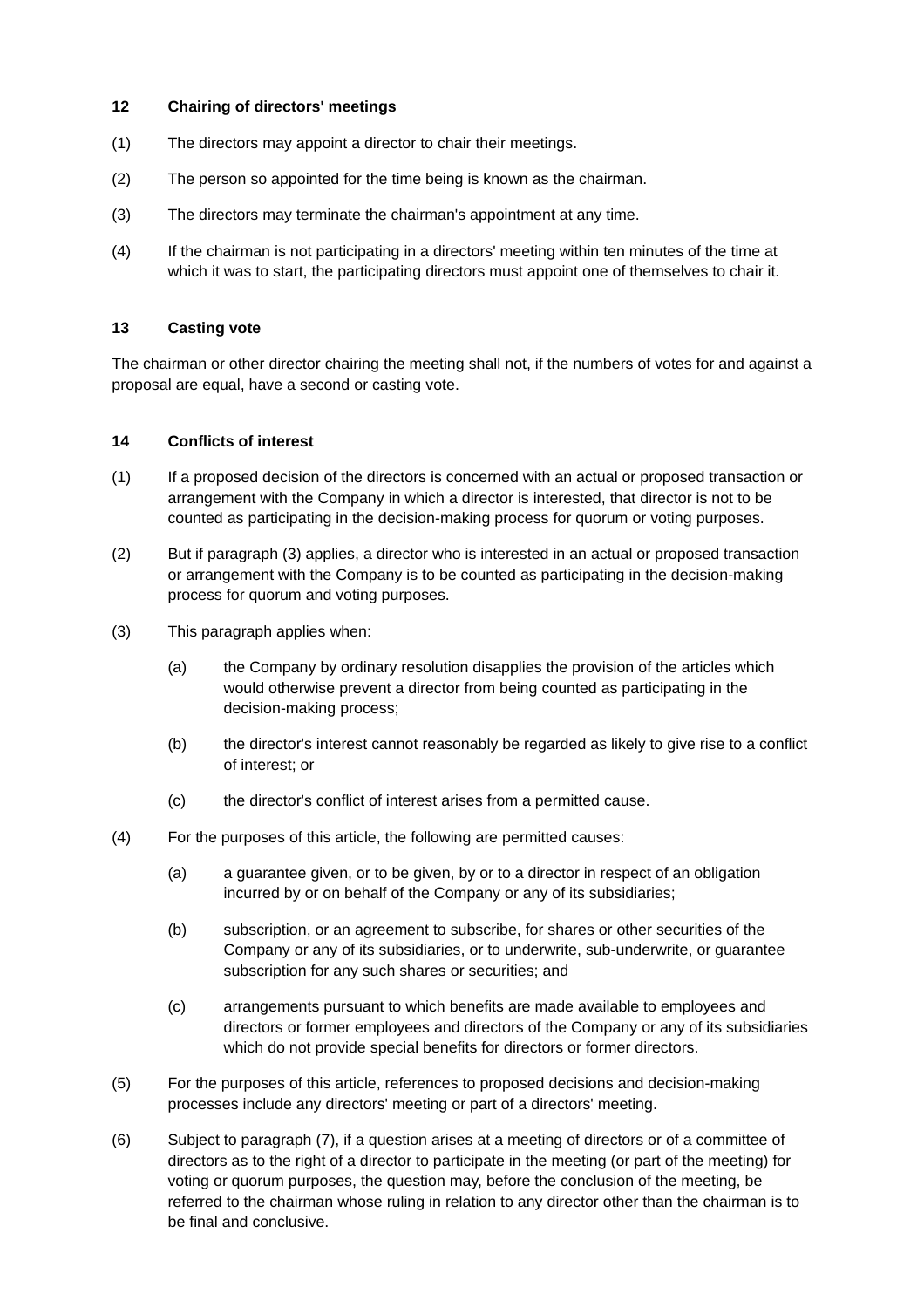- (7) If any question as to the right to participate in the meeting (or part of the meeting) should arise in respect of the chairman, the question is to be decided by a decision of the directors at that meeting, for which purpose the chairman is not to be counted as participating in the meeting (or that part of the meeting) for voting or quorum purposes.
- (8) Where the number of non-conflicted directors is less than the quorum for the purposes of approving a resolution authorising any situation or transaction constituting a conflict as anticipated by the Companies Acts, the quorum shall be all the disinterested directors.
- (9) When all the directors of the Company are conflicted, the Company shall pass the conflict to the Company's shareholders for approval by ordinary resolution.

# **15 Records of decisions to be kept**

The directors must ensure that the Company keeps a record, in writing, for at least 10 years from the date of the decision recorded of every unanimous or majority decision taken by the directors.

# **16 Directors' discretion to make further rules**

Subject to the articles, the directors may make any rule which they think fit about how they take decisions, and about how such rules are to be recorded or communicated to directors.

# **NUMBER AND APPOINTMENT OF DIRECTORS**

### **17 Methods of appointing directors**

- (1) There shall be no maximum number of directors and the minimum number of directors shall be one. Whenever the Company has two or more directors, at least one of them shall be a natural person
- (2) Any person 16 years of age or more and who is willing to act as a director, and is permitted by law to do so, may be appointed to be a director:
	- (a) by ordinary resolution; or
	- (b) by a decision of the directors.
- (3) In any case where, as a result of death, the Company has no shareholders and no directors, the personal representatives of the last shareholder to have died have the right, by notice in writing, to appoint a person to be a director.
- (4) For the purposes of paragraph (3), where 2 or more shareholders die in circumstances rendering it uncertain who was the last to die, a younger shareholder is deemed to have survived an older shareholder.

#### **18 Termination of director's appointment**

- (1) A person ceases to be a director as soon as:
	- (a) that person ceases to be a director by virtue of any provision of the Companies Acts or is prohibited from being a director by law;
	- (b) a bankruptcy order is made against that person;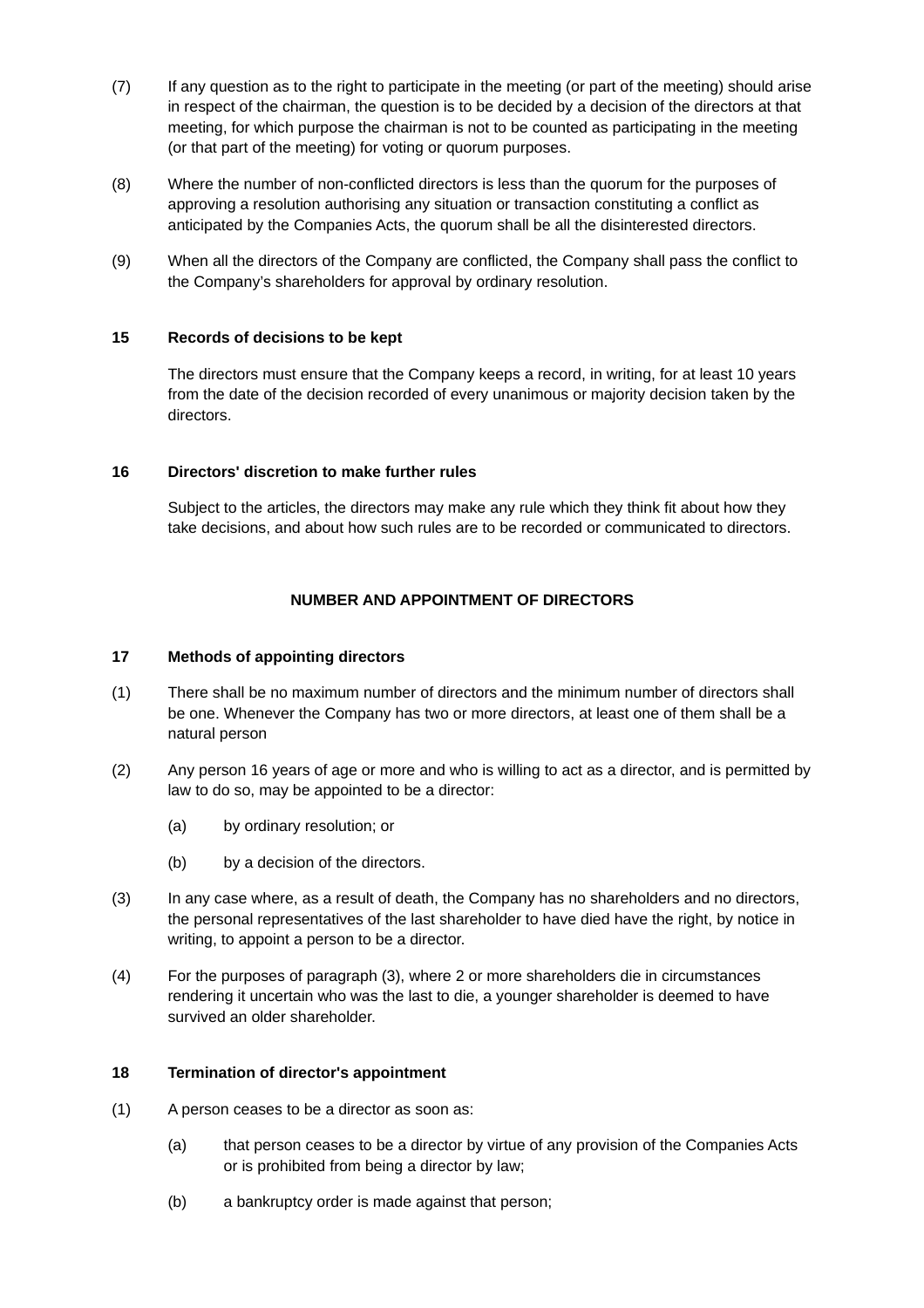- (c) a composition is made with that person's creditors generally in satisfaction of that person's debts;
- (d) a registered medical practitioner who is treating that person gives a written opinion to the Company stating that that person has become physically or mentally incapable of acting as a director and may remain so for more than three months;
- (e) notification is received by the Company from the director that the director is resigning from office, and such resignation has taken effect in accordance with its terms;
- (f) he shall for more than six consecutive months have been absent without permission of the directors from meetings of directors held during that period and the directors resolve that his office be vacated.

#### **19 Directors' remuneration**

- (1) Directors may undertake any services for the Company that the directors decide.
- (2) Directors are entitled to such remuneration as the directors determine:
	- a) for their services to the Company as directors, and
	- (b) for any other service which they undertake for the Company.
- (3) Subject to the articles, a director's remuneration may:
	- (a) take any form, and
	- (b) include any arrangements in connection with the payment of a pension, allowance or gratuity, or any death, sickness or disability benefits, to or in respect of that director.
- (4) Unless the directors decide otherwise, directors' remuneration accrues from day to day.
- (5) Unless the directors decide otherwise, directors are not accountable to the Company for any remuneration which they receive as directors or other officers or employees of the Company's subsidiaries or of any other body corporate in which the Company is interested.

#### **20 Directors' expenses**

The Company may pay any reasonable expenses which the directors properly incur in connection with their attendance at:

- (a) meetings of directors or committees of directors;
- (b) general meetings, or
- (c) separate meetings of the holders of any class of shares or of debentures of the Company, or otherwise in connection with the exercise of their powers and the discharge of their responsibilities in relation to the Company.

#### **PART 3**

#### **SHARES AND DISTRIBUTIONS**

#### **SHARES**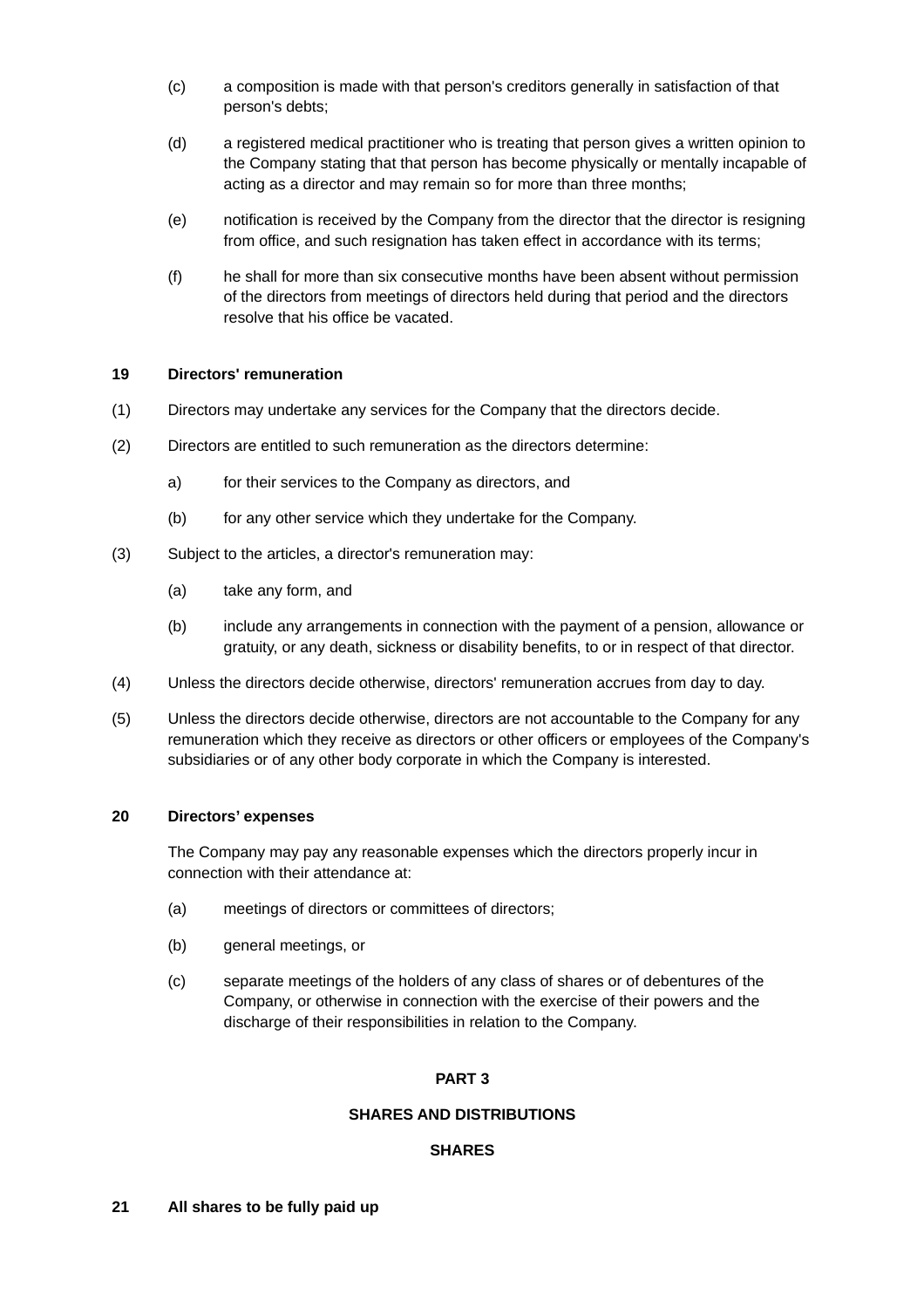- (1) No share is to be issued for less than the aggregate of its nominal value and any premium to be paid to the Company in consideration for its issue.
- (2) This does not apply to shares taken on the formation of the Company by the subscribers to the Company's memorandum.

# **22 Powers to issue different classes of share**

- (1) Subject to the articles, but without prejudice to the rights attached to any existing share, the Company may issue shares with such rights or restrictions as may be determined by ordinary resolution.
- (2) The Company may issue shares which are to be redeemed, or are liable to be redeemed at the option of the Company or the holder, and the directors may determine the terms, conditions and manner of redemption of any such shares.

#### **23 Company not bound by less than absolute interests**

Except as required by law, no person is to be recognised by the Company as holding any share upon any trust, and except as otherwise required by law or the articles, the Company is not in any way to be bound by or recognise any interest in a share other than the holder's absolute ownership of it and all the rights attaching to it.

# **24 Share certificates**

- (1) The Company must issue each shareholder, free of charge, with one or more certificates in respect of the shares which that shareholder holds.
- (2) Every certificate must specify:
	- (a) in respect of how many shares, of what class, it is issued;
	- (b) the nominal value of those shares;
	- (c) that the shares are fully paid; and
	- (d) any distinguishing numbers assigned to them.
- (3) No certificate may be issued in respect of shares of more than one class.
- (4) If more than one person holds a share: only one certificate may be issued in respect of it.
- (5) Certificates must:
	- (a) have affixed to them the Company's common seal, or
	- (b) be otherwise executed in accordance with the Companies Acts.

#### **25 Replacement share certificates**

- (1) If a certificate issued in respect of a shareholder's shares is:
	- (a) damaged or defaced; or
	- (b) said to be lost, stolen or destroyed,

that shareholder is entitled to be issued with a replacement certificate in respect of the same shares.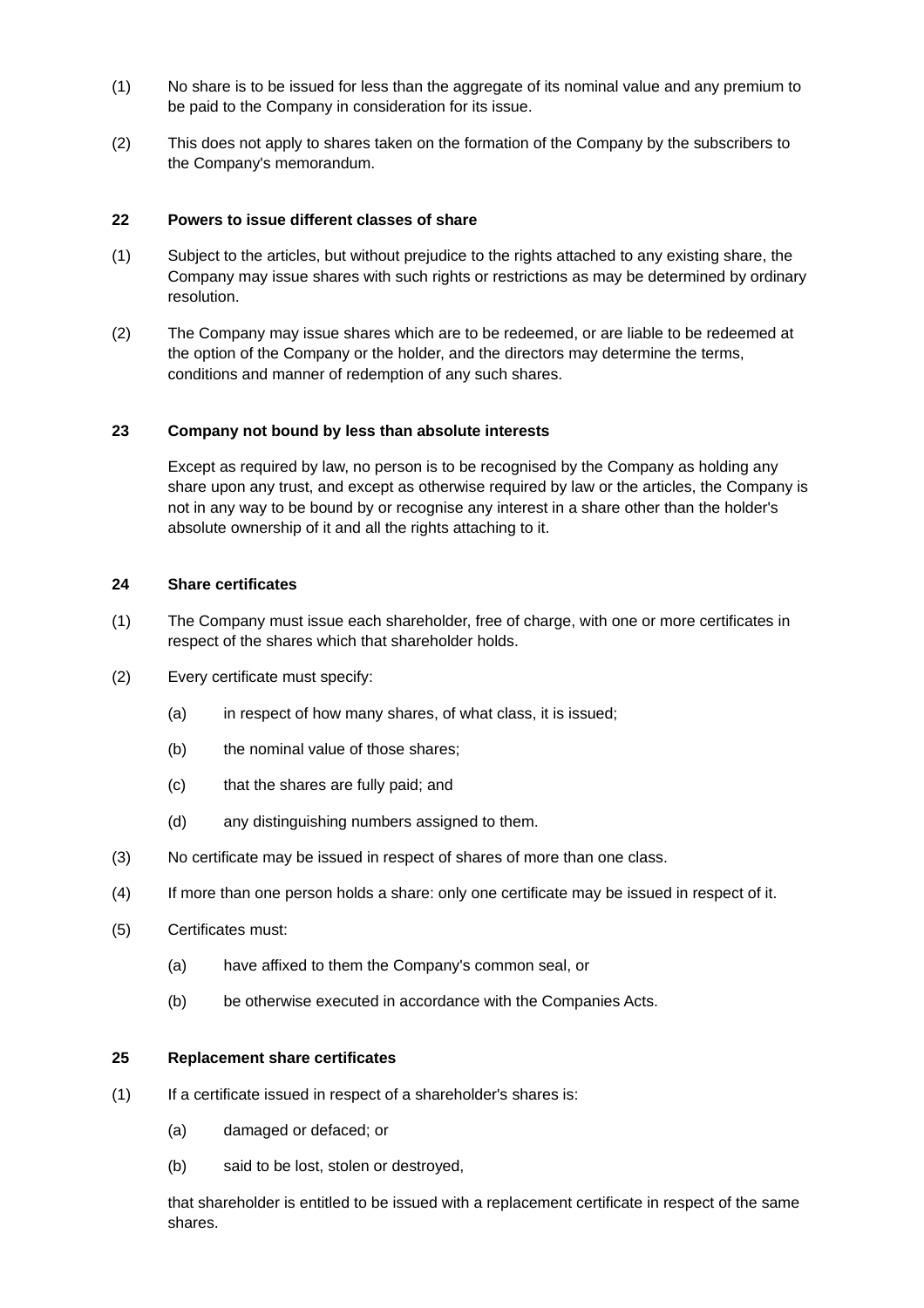- (2) A shareholder exercising the right to be issued with such a replacement certificate:
	- (a) may at the same time exercise the right to be issued with a single certificate or separate certificates;
	- (b) must return the certificate which is to be replaced to the Company if it is damaged or defaced and
	- (c) must comply with such conditions as to evidence, indemnity and the payment of a reasonable fee as the directors decide.

### **26 Share transfers**

- (1) Shares may be transferred by means of an instrument of transfer in any usual form or any other form approved by the directors, which is executed by or on behalf of the transferor.
- (2) No fee may be charged for registering any instrument of transfer or other document relating to or affecting the title to any share.
- (3) The Company may retain any instrument of transfer which is registered.
- (4) The transferor remains the holder of a share until the transferee's name is entered in the register of members as holder of it.
- (5) The directors may refuse to register the transfer of a share, and if they do so, the instrument of transfer must be returned to the transferee with the notice of refusal unless they suspect that the proposed transfer may be fraudulent.

#### **27 Transmission of shares**

- (1) If title to a share passes to a transmittee, the Company may only recognise the transmittee as having any title to that share.
- (2) A transmittee who produces such evidence of entitlement to shares as the directors may properly require:
	- (a) may, subject to the articles, choose either to become the holder of those shares or to have them transferred to another person, and
	- (b) subject to the articles, and pending any transfer of the shares to another person, has the same rights as the holder had.
- (3) But transmittees do not have the right to attend or vote at a general meeting, or agree to a proposed written resolution, in respect of shares to which they are entitled, by reason of the holder's death or bankruptcy or otherwise, unless they become the holders of those shares.

#### **28 Exercise of transmitees' rights**

- (1) Transmittees who wish to become the holders of shares to which they have become entitled must notify the Company in writing of that wish.
- (2) If the transmittee wishes to have a share transferred to another person, the transmittee must execute an instrument of transfer in respect of it.
- (3) Any transfer made or executed under this article is to be treated as if it were made or executed by the person from whom the transmittee has derived rights in respect of the share, and as if the event which gave rise to the transmission had not occurred.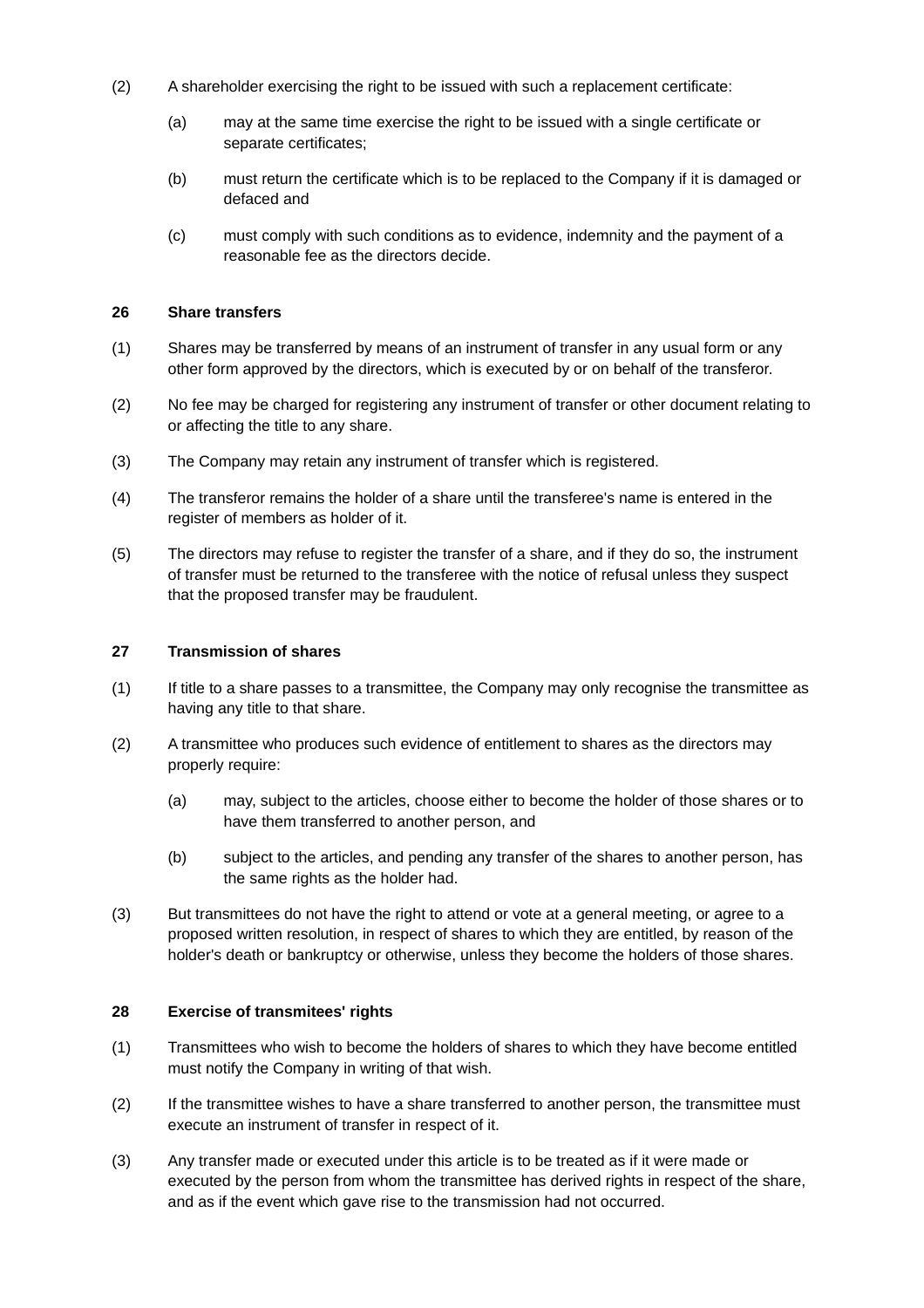# **29 Transmitees bound by prior notices**

If a notice is given to a shareholder in respect of shares and a transmittee is entitled to those shares, the transmittee is bound by the notice if it was given to the shareholder before the transmittee's name has been entered in the register of members.

# **30 Purchase of own shares**

Subject to the 2006 Act but without prejudice to any other provision of these articles, the Company may purchase its own shares with cash up to any amount in a financial year not exceeding the lower of:

- (a) £15,000; or
- (b) the value of 5% of the Company's share capital.

# **DIVIDENDS AND OTHER DISTRIBUTIONS**

# **31 Procedure for declaring dividends**

- (1) The Company may, by ordinary resolution declare dividends, and the directors may decide to pay interim dividends but a dividend must not be declared unless the directors have made a recommendation as to its amount. Such a dividend must not exceed the amount recommended by the directors and no dividend may be declared or paid unless it is in accordance with shareholders' respective rights.
- (2) Unless:
	- (a) the shareholders' resolution to declare; or
	- (b) directors' decision to pay a dividend; or
	- (c) the terms on which shares are issued, specify otherwise,

it must be paid by reference to each shareholder's holding of shares on the date of the resolution or decision to declare or pay it.

- (3) If the Company's share capital is divided into different classes, no interim dividend may be paid on shares carrying deferred or non-preferred rights if, at the time of payment, any preferential dividend is in arrear.
- (4) The directors may pay at intervals any dividend payable at a fixed rate if it appears to them that the profits available for distribution justify the payment.
- (5) If the directors act in good faith, they do not incur any liability to the holders of shares conferring preferred rights for any loss they may suffer by the lawful payment of an interim dividend on shares with deferred or non-preferred rights.

# **32 Payment of dividends and other distributions**

- (1) Where a dividend or other sum which is a distribution is payable in respect of a share, it must be paid by one or more of the following means:
	- (a) transfer to a bank or building society account specified by the distribution recipient in writing; or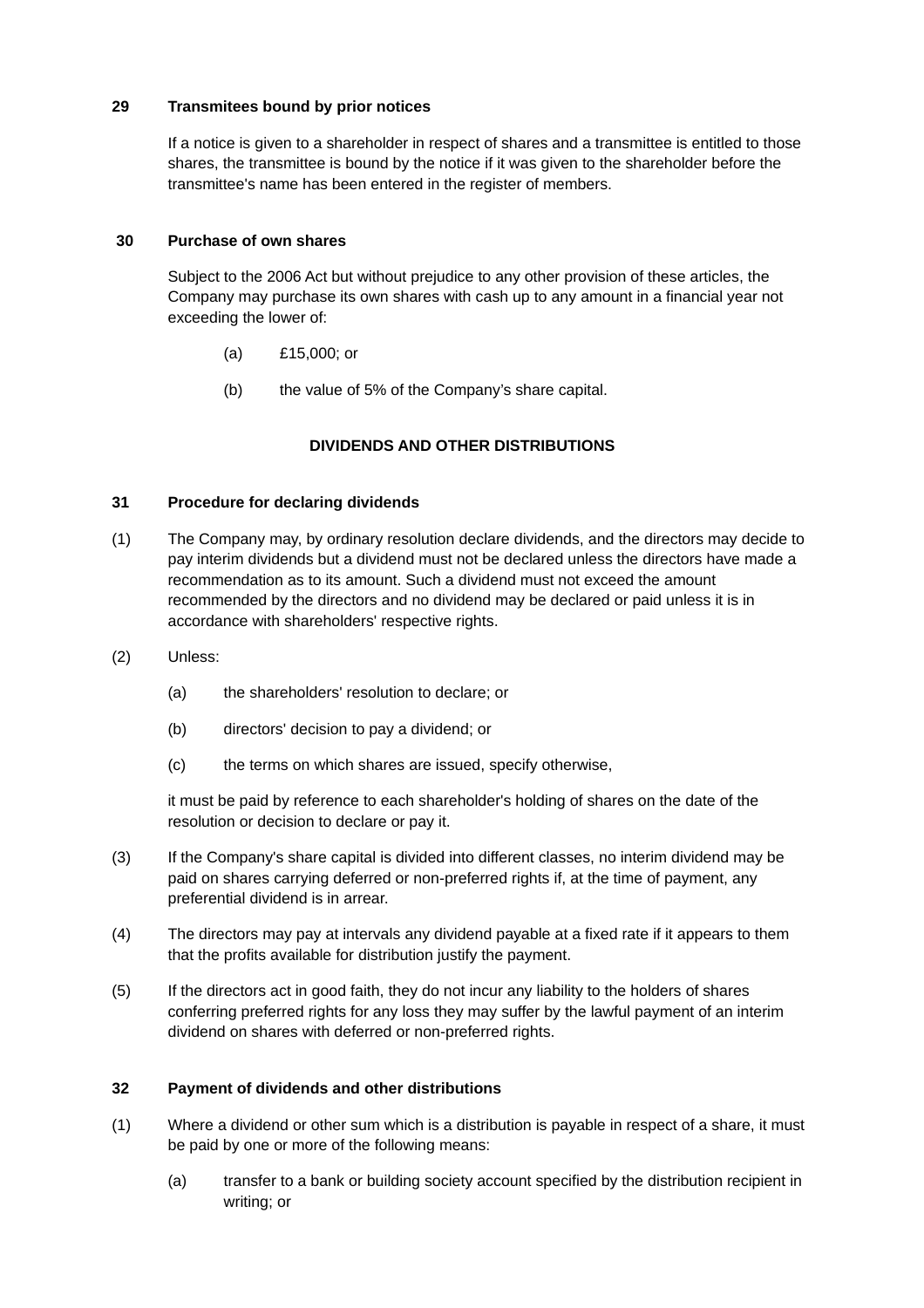- (b) sending a cheque, payable to the distribution recipient, by post to the distribution recipient at his registered address (if the distribution recipient is a holder of the share), or (in any other case) to an address specified by the distribution recipient either in writing or as the directors may otherwise decide; or
- (c) any other means of payment as the directors agree with the distribution recipient either in writing or by such other means as the directors decide.
- (2) In the articles, "the distribution recipient" means, in respect of a share in respect of which a dividend or other sum is payable:
	- (a) the holder of the share; or
	- (b) if the share has two or more joint holders, whichever of them is named first in the register of members; or
	- (c) if the holder is no longer entitled to the share by reason of death or bankruptcy, or otherwise by operation of law, the transmittee.

# **33 No interest on distributions**

The Company may not pay interest on any dividend or other sum payable in respect of a share unless otherwise provided by the terms on which the share was issued, or the provisions of another agreement between the holder of that share and the Company.

# **34 Unclaimed distributions**

- (1) All dividends or other sums which are payable in respect of shares and unclaimed after having been declared or become payable, may be invested or otherwise made use of by the directors for the benefit of the Company until claimed.
- (2) The payment of any such dividend or other sum into a separate account does not make the Company a trustee in respect of it and if
	- (a) twelve years have passed from the date on which a dividend or other sum became due for payment; and
	- (b) the distribution recipient has not claimed it,

the distribution recipient is no longer entitled to that dividend or other sum and it ceases to remain owing by the Company.

# **35 Non-cash distributions**

- (1) Subject to the terms of issue of the share in question, the Company may, by ordinary resolution on the recommendation of the directors, decide to pay all or part of a dividend or other distribution payable in respect of a share by transferring non-cash assets of equivalent value (including, without limitation, shares or other securities in any company).
- (2) For the purposes of paying a non-cash distribution, the directors may make whatever arrangements they think fit, including, where any difficulty arises regarding the distribution:
	- (a) fixing the value of any assets;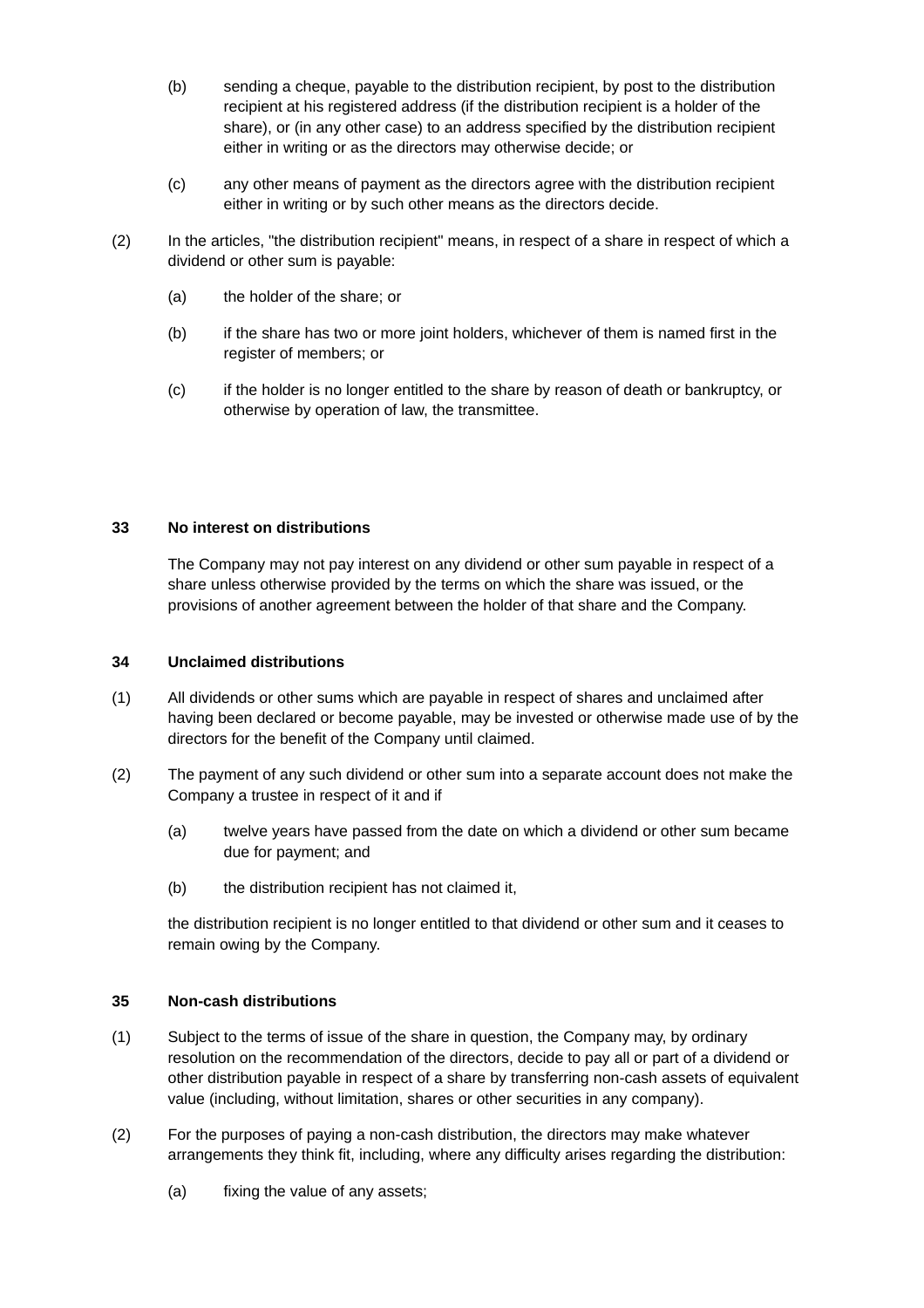- (b) paying cash to any distribution recipient on the basis of that value in order to adjust the rights of recipients; and
- (c) vesting any assets in trustees.

### **36 Waiver of distributions**

- (1) Distribution recipients may waive their entitlement to a dividend or other distribution payable in respect of a share by giving the Company notice in writing to that effect, but if:
	- (a) the share has more than one holder, or
	- (b) more than one person is entitled to the share, whether by reason of the death or bankruptcy of one or more joint holders, or otherwise,

the notice is not effective unless it is expressed to be given, and signed, by all the holders or persons otherwise entitled to the share.

# **CAPITALISATION OF PROFITS**

# **37 Authority to capitalise and appropriation of capitalised sums**

- (1) The directors may, if they are so authorised by an ordinary resolution:
	- (a) decide to capitalise any profits of the Company (whether or not they are available for distribution) which are not required for paying a preferential dividend, or any sum standing to the credit of the Company's share premium account or capital redemption reserve; and
	- (b) appropriate any sum which they so decide to capitalise (a "capitalised sum") to the persons who would have been entitled to it if it were distributed by way of dividend (the "persons entitled") and in the same proportions.
- (2) Capitalised sums must be applied:
	- (a) on behalf of the persons entitled, and
	- (b) in the same proportions as a dividend would have been distributed to them.
- (3) Any capitalised sum may be applied in paying up new shares of a nominal amount equal to the capitalised sum which are then allotted credited as fully paid to the persons entitled or as they may direct.
- (4) A capitalised sum which was appropriated from profits available for distribution may be applied in paying up new debentures of the Company which are then allotted credited as fully paid to the persons entitled or as they may direct.
- (5) Subject to the articles the directors may:
	- (a) apply capitalised sums in accordance with paragraphs (3) and (4) above partly in one way and partly in another;
	- (b) make such arrangements as they think fit to deal with shares or debentures becoming distributable in fractions under this article (including the issuing of fractional certificates or the making of cash payments); and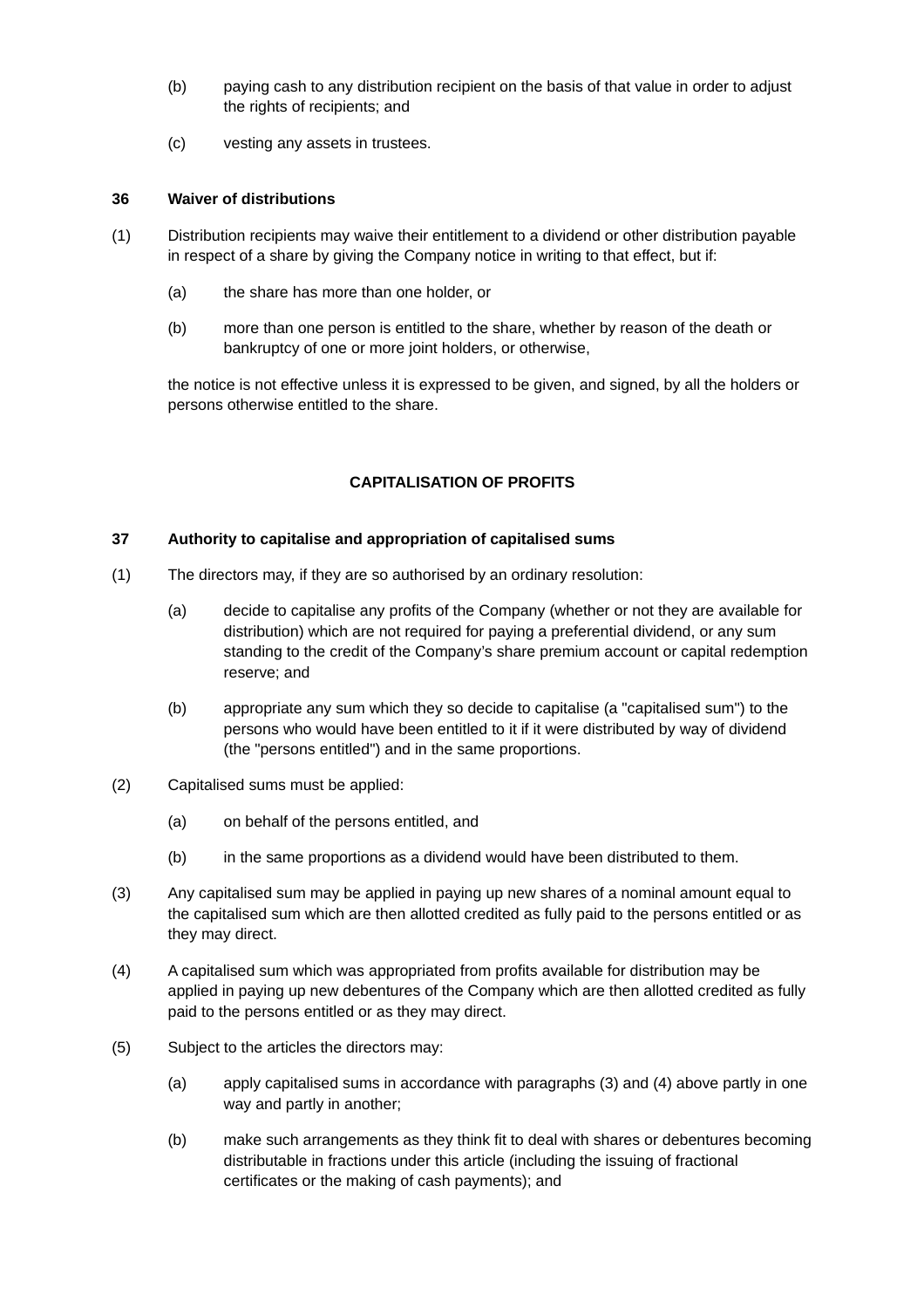(c) authorise any person to enter into an agreement with the Company on behalf of all the persons entitled which is binding on them in respect of the allotment of shares and debentures to them under this article.

# **PART 4**

# **DECISION-MAKING BY SHAREHOLDERS**

# **ORGANISATION OF GENERAL MEETINGS**

# **38 Attendance and speaking at general meetings**

- (1) A person is able to exercise the right to speak at a general meeting when that person is in a position to communicate to all those attending the meeting, during the meeting, any information or opinions which that person has on the business of the meeting.
- (2) A person is able to exercise the right to vote at a general meeting when:
	- (a) that person is able to vote, during the meeting, on resolutions put to the vote at the meeting, and
	- (b) that person's vote can be taken into account in determining whether or not such resolutions are passed at the same time as the votes of all the other persons attending the meeting.
- (3) The directors may make whatever arrangements they consider appropriate to enable those attending a general meeting to exercise their rights to speak or vote at it.
- (4) In determining attendance at a general meeting, it is immaterial whether any two or more shareholders attending it are in the same place as each other.
- (5) Two or more persons who are not in the same place as each other attend a general meeting if their circumstances are such that if they have (or were to have) rights to speak and vote at that meeting, they are (or would be) able to exercise them.

# **39 Quorum for general meetings**

The quorum for a general meeting shall be determined according to section 318 of the 2006 Act and no business other than the appointment of the chairman of the meeting is to be transacted at a general meeting if the persons attending it do not constitute a quorum.

#### **40 Chairing general meetings**

- (1) If the directors have appointed a chairman, the chairman shall chair general meetings if present and willing to do so.
- (2) If the directors have not appointed a chairman, or if the chairman is unwilling to chair the meeting or is not present within ten minutes of the time at which a meeting was due to start:
	- (a) the directors present, or
	- (b) (if no directors are present), the meeting, must appoint a director or shareholder to chair the meeting, and the appointment of the chairman of the meeting must be the first business of the meeting.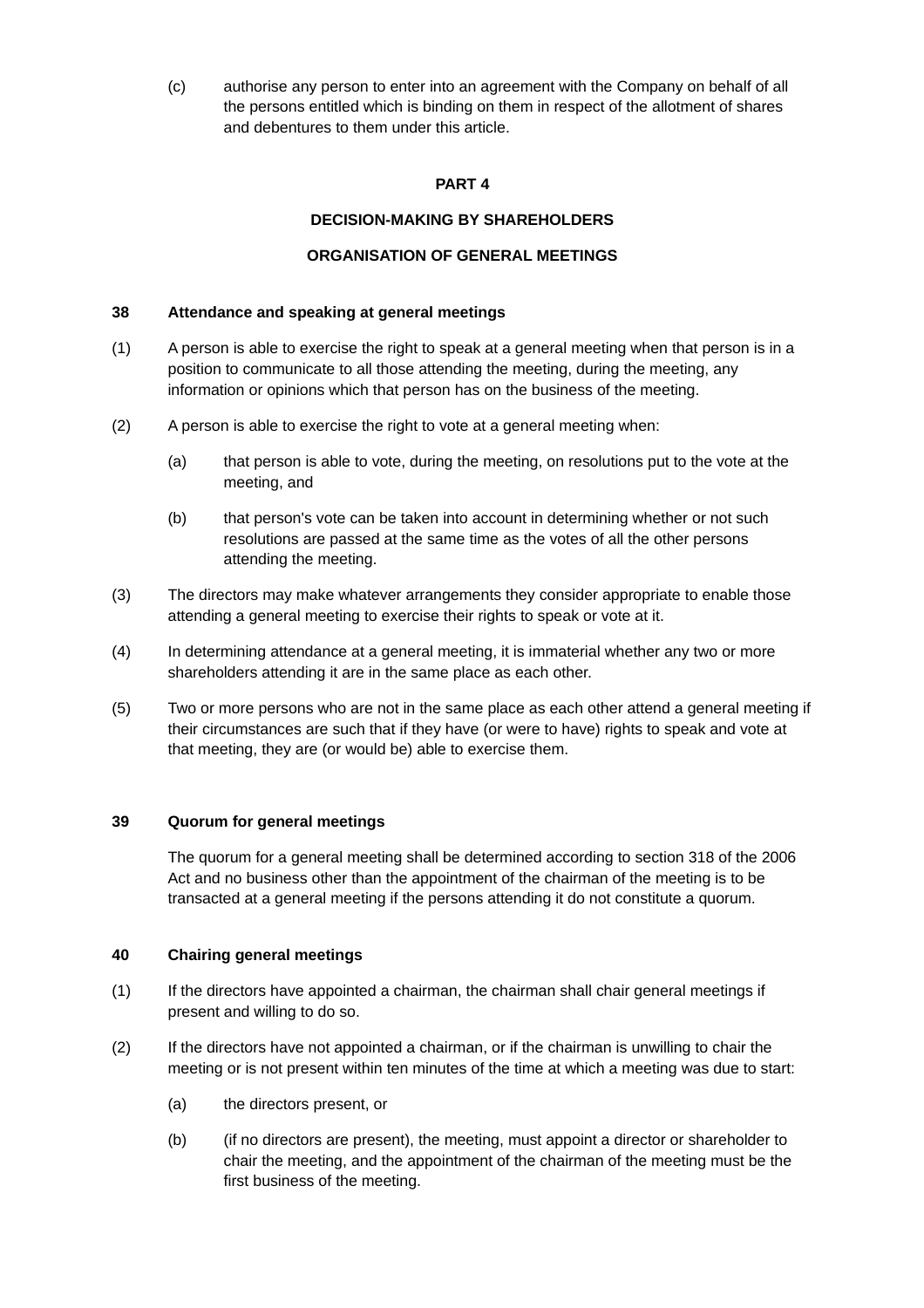(3) The person chairing a meeting in accordance with this article is referred to as "the chairman of the meeting".

# **41 Attendance and speaking by directors and non-shareholders**

- (1) Directors may attend and speak at general meetings, whether or not they are shareholders.
- (2) The chairman of the meeting may permit other persons who are not:
	- (a) shareholders of the Company, or
	- (b) otherwise entitled to exercise the rights of shareholders in relation to general meetings, to attend and speak at a general meeting.

# **42 Adjournment**

- (1) If the persons attending a general meeting within half an hour of the time at which the meeting was due to start do not constitute a quorum, or if during a meeting a quorum ceases to be present, or if at any time during a quorate general meeting the meeting directs him to do so, the chairman of the meeting must adjourn it and he may adjourn a general meeting at which a quorum is present if:
	- (a) the meeting consents to an adjournment, or
	- (b) it appears to the chairman of the meeting that an adjournment is necessary to protect the safety of any person attending the meeting or ensure that the business of the meeting is conducted in an orderly manner.
- (2) When adjourning a general meeting, the chairman of the meeting must:
	- (a) either specify the time and place to which it is adjourned or state that it is to continue at a time and place to be fixed by the directors; and
	- (b) have regard to any directions as to the time and place of any adjournment which have been given by the meeting.
- (3) If the continuation of an adjourned meeting is to take place more than 14 days after it was adjourned, the Company must give at least 7 clear days' notice of it (that is, excluding the day of the adjourned meeting and the day on which the notice is given):
	- (a) to the same persons to whom notice of the Company's general meetings is required to be given, and
	- (b) containing the same information which such notice is required to contain.
- (4) No business may be transacted at an adjourned general meeting which could not properly have been transacted at the meeting if the adjournment had not taken place and if, at an adjourned general meeting, a quorum is not present within half an hour from the time appointed for the meeting, the shareholders present shall be a quorum.

# **VOTING AT GENERAL MEETINGS**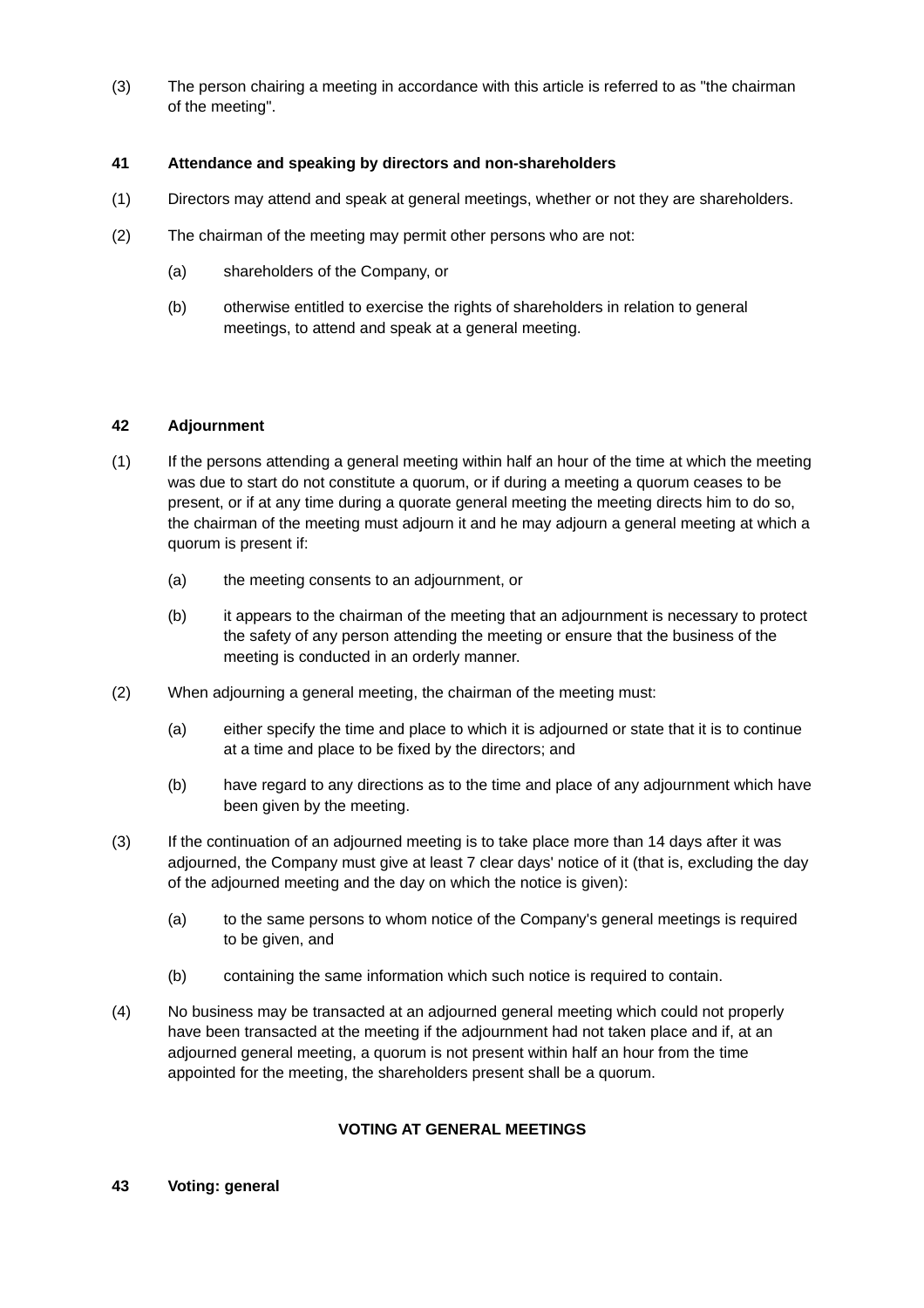A resolution put to the vote of a general meeting must be decided on a show of hands unless a poll is duly demanded and acted upon in accordance with these articles and sections 321 and 322 of the 2006 Act.

### **44 Errors and disputes**

- (1) No objection may be raised to the qualification of any person voting at a general meeting except at the meeting or adjourned meeting at which the vote objected to is tendered, and every vote not disallowed at the meeting is valid.
- (2) Any such objection must be referred to the chairman of the meeting, whose decision is final.

#### **45 Poll votes**

- (1) A poll on a resolution may be demanded:
	- (a) in advance of the general meeting where it is to be put to the vote, or
	- (b) at a general meeting, either before a show of hands on that resolution or immediately after the result of a show of hands on that resolution is declared.
- (2) A poll may be demanded by:
	- (a) the chairman of the meeting;
	- (b) the directors;
	- (c) two or more persons having the right to vote on the resolution; or
	- (d) a person or persons representing not less than one tenth of the total voting rights of all the shareholders having the right to vote on the resolution.
- (3) A demand for a poll may be withdrawn if:
	- (a) the poll has not yet been taken, and
	- (b) the chairman of the meeting consents to the withdrawal.
- (4) Polls must be taken immediately and in such manner as the chairman of the meeting directs.

#### **46 Content of proxy notices**

- (1) Proxies may only validly be appointed by a notice in writing (a "proxy notice") which:
	- (a) states the name and address of the shareholder appointing the proxy;
	- (b) identifies the person appointed to be that shareholder's proxy and the general meeting in relation to which that person is appointed;
	- (c) is signed by or on behalf of the shareholder appointing the proxy, or is authenticated in such manner as the directors may determine; and
	- (d) is delivered to the Company in accordance with the articles and any instructions contained in the notice of the general meeting to which they relate.
- (2) The Company may require proxy notices to be delivered in a particular form, and may specify different forms for different purposes.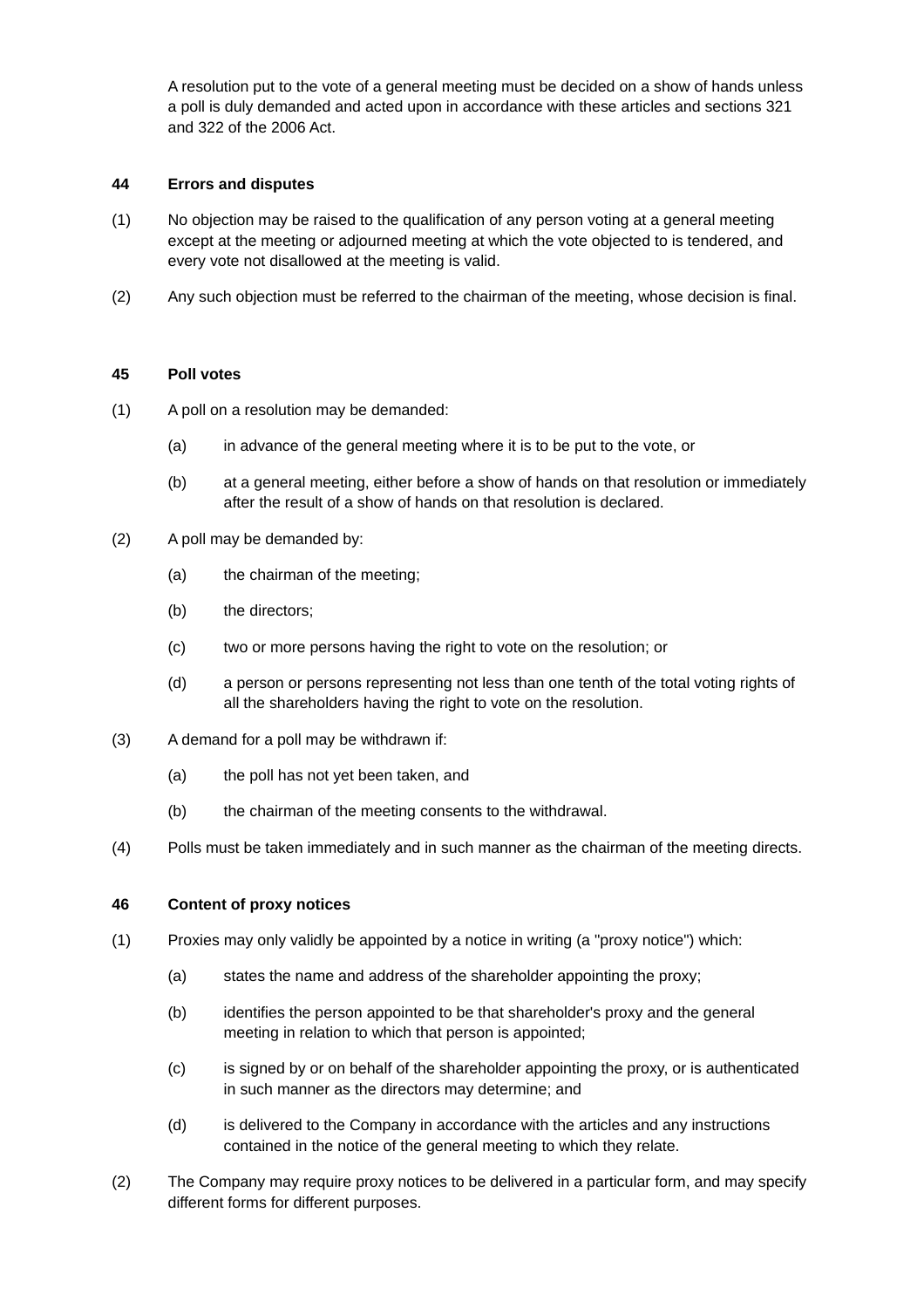- (3) Proxy notices may specify how the proxy appointed under them is to vote (or that the proxy is to abstain from voting) on one or more resolutions.
- (4) Unless a proxy notice indicates otherwise, it must be treated as:
	- (a) allowing the person appointed under it as a proxy discretion as to how to vote on any ancillary or procedural resolutions put to the meeting; and
	- (b) appointing that person as a proxy in relation to any adjournment of the general meeting to which it relates as well as the meeting itself.

#### **47 Delivery of proxy notices**

- (1) A person who is entitled to attend, speak or vote (either on a show of hands or on a poll) at a general meeting remains so entitled in respect of that meeting or any adjournment of it, even though a valid proxy notice has been delivered to the Company by or on behalf of that person.
- (2) An appointment under a proxy notice may be revoked by delivering to the Company a notice in writing given by or on behalf of the person by whom or on whose behalf the proxy notice was given.
- (3) A notice revoking a proxy appointment only takes effect if it is delivered before the start of the meeting or adjourned meeting to which it relates.
- (4) If a proxy notice is not executed by the person appointing the proxy, it must be accompanied by written evidence of the authority of the person who executed it to execute it on the appointor's behalf.

#### **48 Amendments to resolutions**

- (1) An ordinary resolution to be proposed at a general meeting may be amended by ordinary resolution if:
	- (a) notice of the proposed amendment is given to the Company in writing by a person entitled to vote at the general meeting at which it is to be proposed not less than 48 hours before the meeting is to take place (or such later time as the chairman of the meeting may determine), and
	- (b) the proposed amendment does not, in the reasonable opinion of the chairman of the meeting, materially alter the scope of the resolution.
- (2) A special resolution to be proposed at a general meeting may be amended by ordinary resolution, if:
	- (a) the chairman of the meeting proposes the amendment at the general meeting at which the resolution is to be proposed; and
	- (b) the amendment does not go beyond what is necessary to correct a grammatical or other non-substantive error in the resolution.
- (3) If the chairman of the meeting, acting in good faith, wrongly decides that an amendment to a resolution is out of order, the chairman's error does not invalidate the vote on that resolution.

#### **PART 5**

#### **ADMINISTRATIVE ARRANGEMENTS**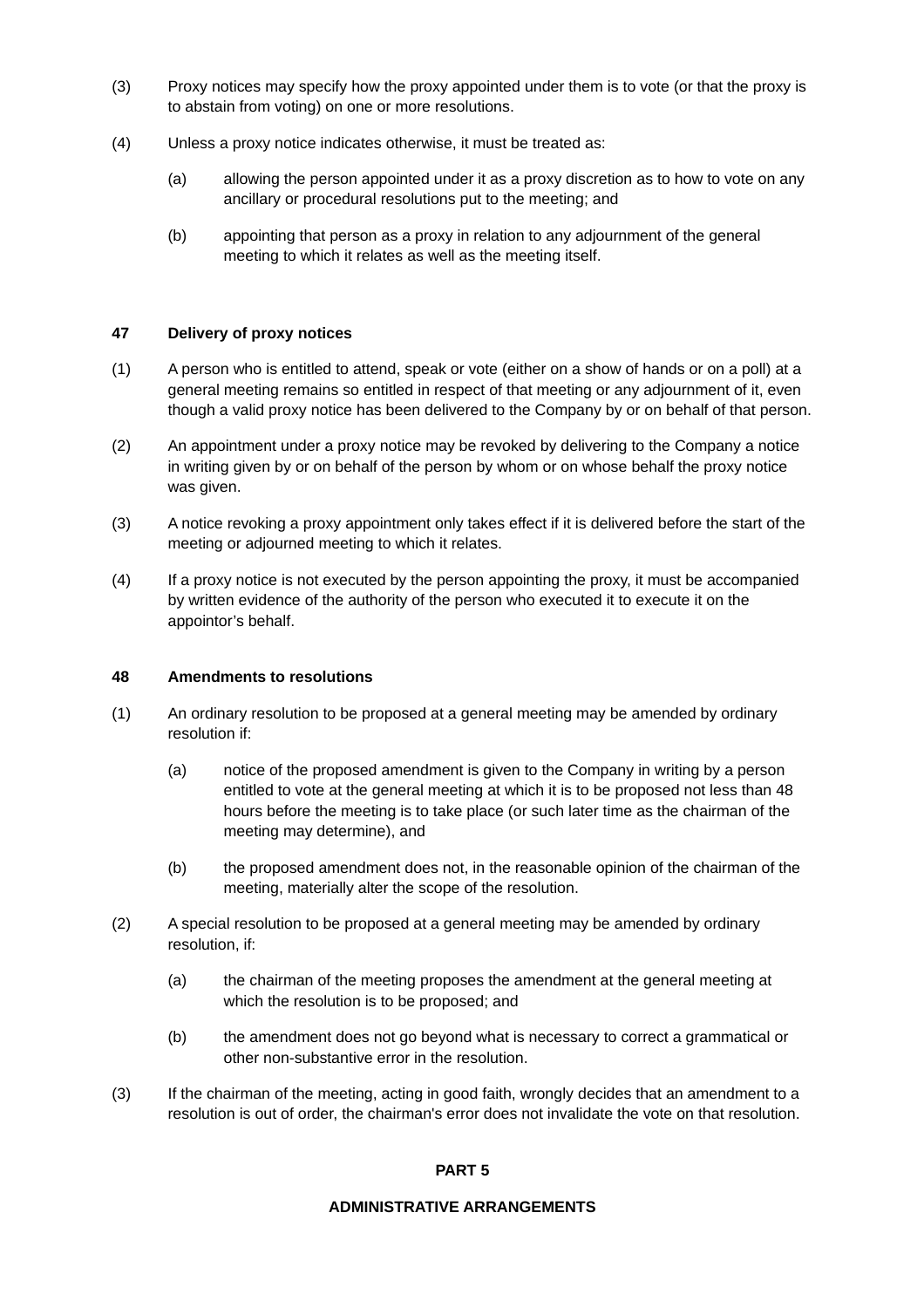#### **49 Means of communication to be used**

- (1) Anything sent or supplied by or to the Company under the articles may be sent or supplied in any way in which the 2006 Act provides for documents or information which are authorised or required by any provision of that Act to be sent or supplied by or to the Company.
- (2) Every notice convening a general meeting shall comply with the provisions of section 307 and 325 of the 2006 Act as to the length of notice required for the meeting and the giving of information to shareholders in regard to their right to appoint proxies; and notices of and other communications relating to any general meeting which any shareholder is entitled to receive shall be sent to the directors and to the auditor for the time being of the Company.
- (3) Any notice or document to be sent or supplied to a director in connection with the taking of decisions by directors may also be sent or supplied by the means by which that director has asked to be sent or supplied with such notices or documents for the time being.
- (4) A director may agree with the Company that notices or documents sent to that director in a particular way are to be deemed to have been received within a specified time of their being sent, and for the specified time to be less than 48 hours.

#### **50 Company seals**

- (1) Any common seal may only be used by the authority of the directors.
- (2) The directors may decide by what means and in what form any common seal is to be used.
- (3) Unless otherwise decided by the directors, if the Company has a common seal and it is affixed to a document, the document must also be signed by at least one authorised person in the presence of a witness who attests the signature.
- (4) For the purposes of this article, an authorised person is:
	- (a) any director of the Company;
	- (b) the Company secretary (if any); or
	- (c) any person authorised by the directors for the purpose of signing documents to which the common seal is applied.

#### **51 No right to inspect accounts and other records**

Except as provided by law or authorised by the directors or an ordinary resolution of the Company, no person is entitled to inspect any of the Company's accounting or other records or documents merely by virtue of being a shareholder.

#### **52 Provision for employees on cessation of business**

The directors may decide to make provision for the benefit of persons employed or formerly employed by the Company or any of its subsidiaries (other than a director or former director or shadow director) in connection with the cessation or transfer to any person of the whole or part of the undertaking of the Company or that subsidiary.

#### **DIRECTORS' INDEMNITY AND INSURANCE**